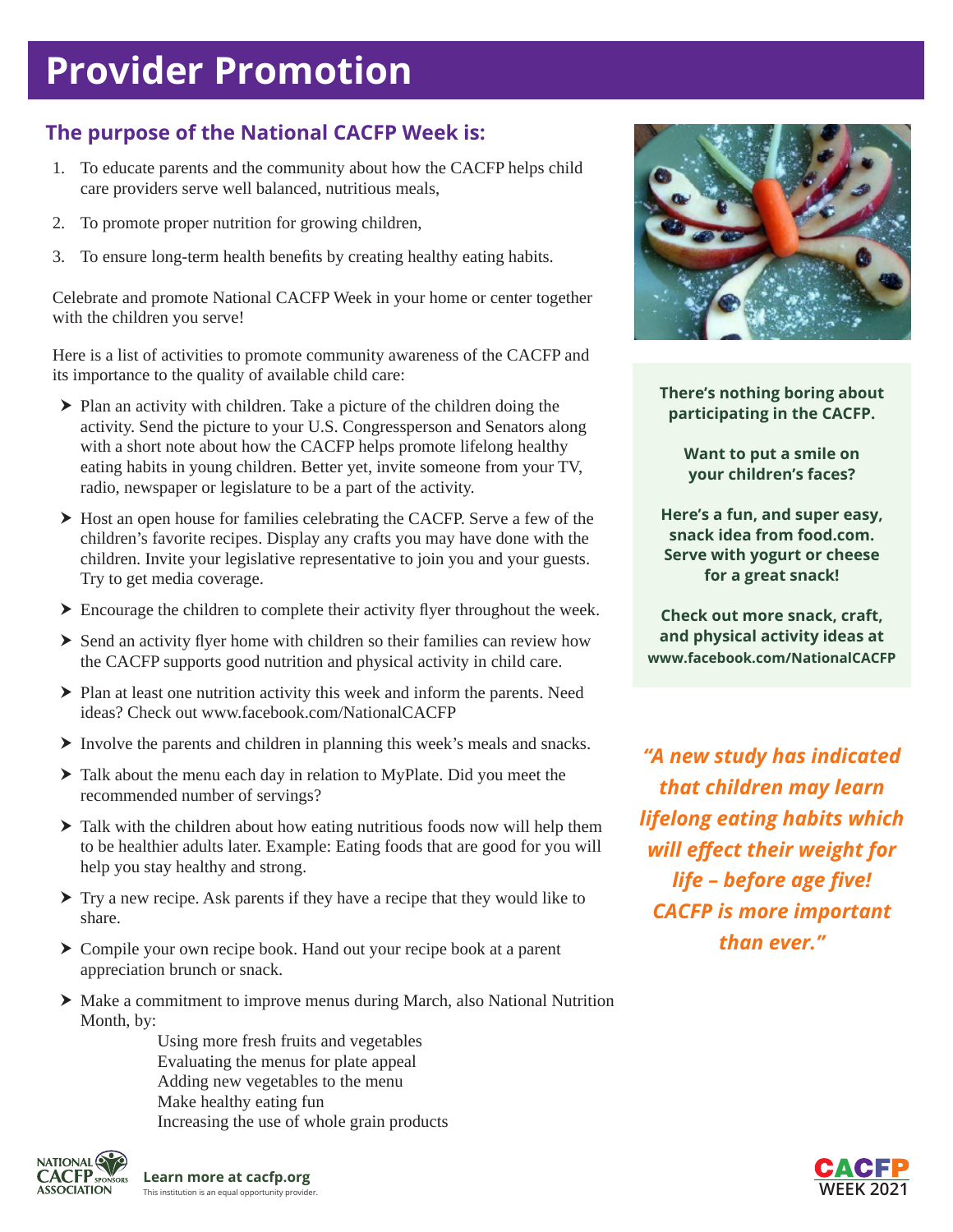# **Promoción de proveedor**

### **El propósito de la semana Nacional de CACFP es:**

- 1. Educar a los padres y a la comunidad sobre cómo CACFP ayuda a los proveedores de cuidado de niños a servir comidas balanceadas y nutritivas,
- 2. Promover una nutrición adecuada para los niños durate su crecimiento,
- 3. Asegurar beneficios para la salud a largo plazo mediante la creación de hábitos alimenticios saludables.

Celebren y promuevan juntos la Semana Nacional del CACFP en su hogar o centrocon los niños a los que les sirve!

Aquí hay una lista de actividades para promover el conocimiento de la comunidad sobre CACFP y su importancia para la calidad del cuidado infantil disponible:

- h Planifique una actividad con los niños. Tome una foto de los niños haciendo el actividad. Envíe la foto a su congresista y senadores de EE. UU. con una breve nota sobre cómo CACFP ayuda a promover de por vida la salud y hábitos alimenticios en niños pequeños. Mejor aún, invita a alguien de tu TV, radio, periódico o legislatura para ser parte de la actividad.
- ▶ Organice un evento para las familias y celebren CACFP. Sirva algunos de losrecetas favoritas de los niños. Muestre cualquier manualidad que haya hecho con los niños. Invite a su representante legislativo a unirse a usted y a sus invitados. Trate de obtener cobertura mediática.
- h Anime a los niños a completar las el volante de actividades durante la semana.
- $\triangleright$  Envíe un volante de actividades a casa con los niños para que sus familias puedan revisar cómo CACFP apoya la buena nutrición y la actividad física en el cuidado infantil.
- h Planifique al menos una actividad de nutrición esta semana e informe a los padres. Si necesita ideas visite www.facebook.com/NationalCACFP.
- $\triangleright$  Involucre a los padres y a los niños a que participen en la planificación de las comidas y meriendas de esta semana.
- ▶ Hable sobre el menú de cada día en relación con MyPlate. ¿Se sirvio la cantidad recomendada de porciones?
- $\blacktriangleright$  Hable con los niños sobre cómo comer alimentos nutritivos ahora les ayudará a ser adultos más sanos. Por ejemplo: comer alimentos que son buenos para usted le ayudará a mantenerse saludable y fuerte.
- h Trate una nueva receta. Pregunte a los padres si tienen una receta que les gustaría compartir.
- $\triangleright$  Haga su propio libro de recetas. Entregue su libro de recetas a los padres durante un almuerzo o merienda de agradecimiento.
- h Comprométase a mejorar los menús durante marzo, que también es el mes Nacional de Nutrición:

Usar más frutas y verduras frescas Evaluando los menús para el plato sea atractivo Añadiendo nuevas verduras al menú Haga que la alimentación saludable sea divertida Incrementar el uso de productos integrales





**No hay nada aburrido en participar en CACFP.**

**Quieres poner una sonrisa las caras de tus niños?**

**Aquí tiene una idea divertida y muy fácil para una merienda de food.com. Sirve con yogur o quesopara una gran merienda!**

**Mira más ideas de meriendas, manualidades, y actividad física en: www.facebook.com/NationalCACFP**

*"Un nuevo estudio ha indicado que los niños pueden aprender hábitos alimentarios que afectará su peso de por vida - ¡antes de los cinco años! CACFP es más importante que nunca. "*